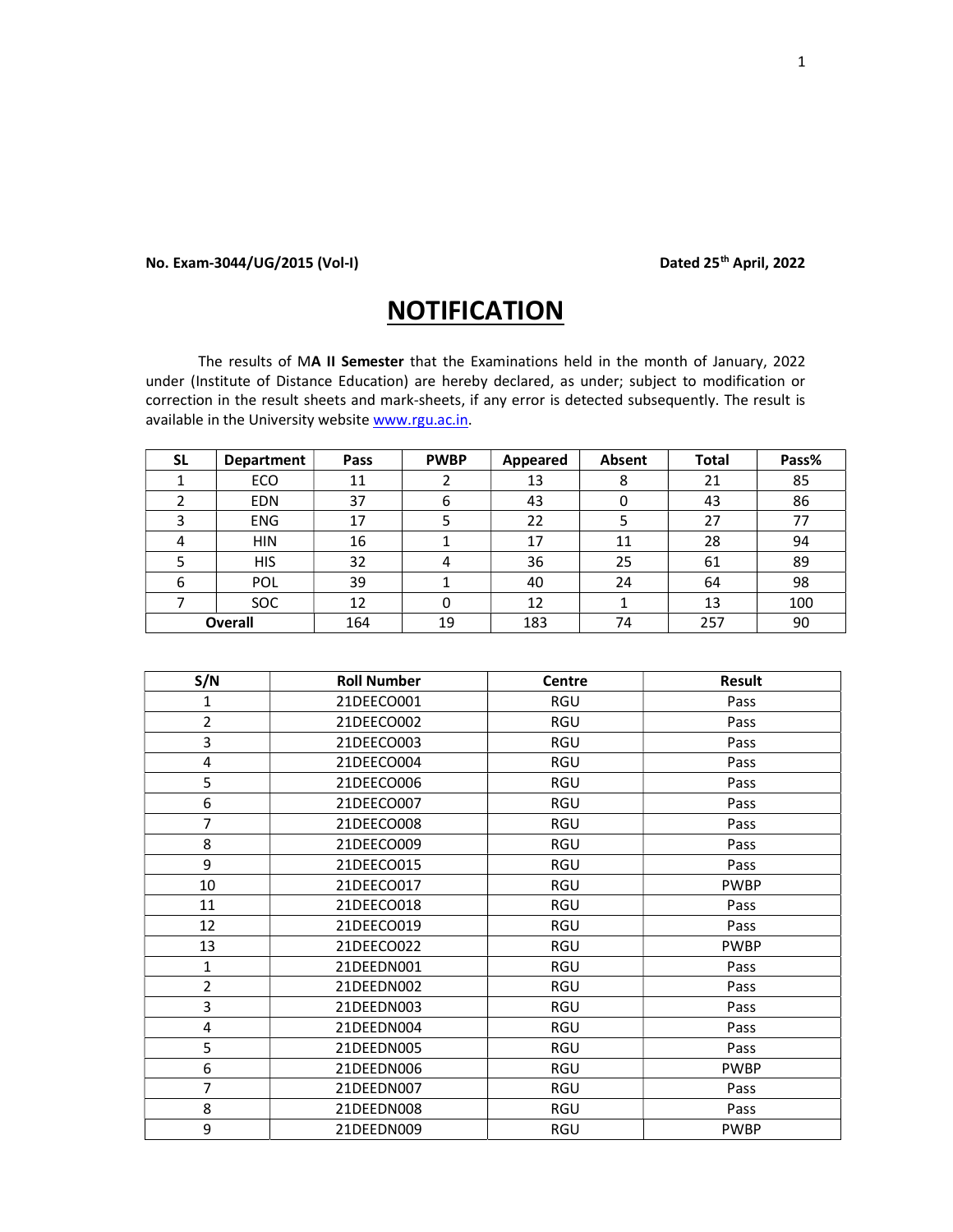| 10             | 21DEEDN010 | RGU        | Pass        |
|----------------|------------|------------|-------------|
| 11             | 21DEEDN011 | <b>RGU</b> | Pass        |
| 12             | 21DEEDN012 | <b>RGU</b> | Pass        |
| 13             | 21DEEDN013 | RGU        | Pass        |
| 14             | 21DEEDN014 | RGU        | Pass        |
| 15             | 21DEEDN015 | <b>RGU</b> | Pass        |
| 16             | 21DEEDN016 | <b>RGU</b> | <b>PWBP</b> |
| 17             | 21DEEDN017 | RGU        | Pass        |
| 18             | 21DEEDN018 | <b>RGU</b> | Pass        |
| 19             | 21DEEDN019 | RGU        | Pass        |
| 20             | 21DEEDN020 | RGU        | Pass        |
| 21             | 21DEEDN021 | RGU        | <b>PWBP</b> |
| 22             | 21DEEDN022 | <b>RGU</b> | Pass        |
| 23             | 21DEEDN023 | RGU        | Pass        |
| 24             | 21DEEDN024 | RGU        | Pass        |
| 25             | 21DEEDN025 | <b>RGU</b> | Pass        |
| 26             | 21DEEDN026 | RGU        | Pass        |
| 27             | 21DEEDN027 | RGU        | Pass        |
| 28             | 21DEEDN028 | RGU        | <b>PWBP</b> |
| 29             | 21DEEDN029 | <b>RGU</b> | Pass        |
| 30             | 21DEEDN030 | <b>RGU</b> | Pass        |
| 31             | 21DEEDN031 | RGU        | Pass        |
| 32             | 21DEEDN032 | <b>RGU</b> | Pass        |
| 33             | 21DEEDN033 | <b>RGU</b> | Pass        |
| 34             | 21DEEDN034 | <b>RGU</b> | Pass        |
| 35             | 21DEEDN035 | <b>RGU</b> | Pass        |
| 36             | 21DEEDN036 | <b>RGU</b> | Pass        |
| 37             | 21DEEDN037 | RGU        | Pass        |
| 38             | 21DEEDN038 | RGU        | <b>PWBP</b> |
| 39             | 21DEEDN039 | RGU        | Pass        |
| 40             | 21DEEDN040 | <b>RGU</b> | Pass        |
| 41             | 21DEEDN041 | RGU        | Pass        |
| 42             | 21DEEDN043 | RGU        | Pass        |
| 43             | 21DEEDN044 | RGU        | Pass        |
| $\mathbf{1}$   | 21DEENG002 | RGU        | Pass        |
| $\overline{2}$ | 21DEENG004 | RGU        | Pass        |
| 3              | 21DEENG005 | RGU        | Pass        |
| $\overline{4}$ | 21DEENG007 | <b>RGU</b> | Pass        |
| 5              | 21DEENG008 | RGU        | Pass        |
| 6              | 21DEENG009 | RGU        | <b>PWBP</b> |
| $\overline{7}$ | 21DEENG010 | RGU        | Pass        |
| 8              | 21DEENG011 | RGU        | Pass        |
| 9              | 21DEENG013 | RGU        | Pass        |
| 10             | 21DEENG014 | RGU        | Pass        |
| 11             | 21DEENG015 | RGU        | <b>PWBP</b> |
| 12             | 21DEENG016 | <b>RGU</b> | <b>PWBP</b> |
| 13             | 21DEENG018 | RGU        | <b>PWBP</b> |
| 14             | 21DEENG020 | RGU        | Pass        |
| 15             | 21DEENG021 | RGU        | Pass        |
| 16             | 21DEENG022 | RGU        | Pass        |
| 17             | 21DEENG023 | RGU        | Pass        |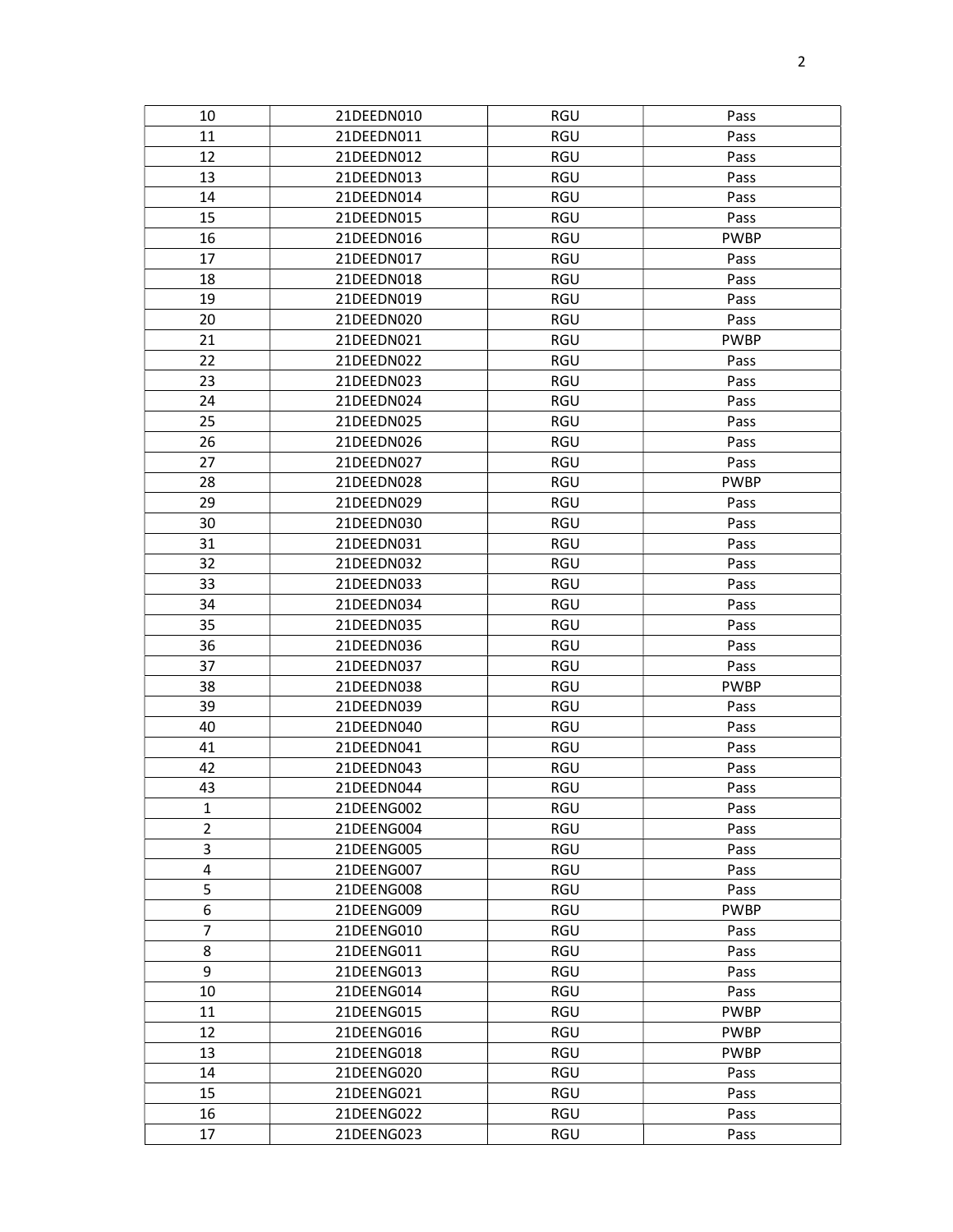| 18             | 21DEENG024 | RGU        | Pass        |
|----------------|------------|------------|-------------|
| 19             | 21DEENG029 | RGU        | Pass        |
| 20             | 21DEENG031 | RGU        | Pass        |
| 21             | 21DEENG032 | RGU        | Pass        |
| 22             | 21DEENG034 | <b>RGU</b> | <b>PWBP</b> |
| 1              | 21DEHIN003 | RGU        | Pass        |
| $\mathbf 2$    | 21DEHIN005 | <b>RGU</b> | <b>PWBP</b> |
| 3              | 21DEHIN007 | RGU        | Pass        |
| 4              | 21DEHIN008 | RGU        | Pass        |
| 5              | 21DEHIN009 | RGU        | Pass        |
| 6              | 21DEHIN010 | RGU        | Pass        |
| $\overline{7}$ | 21DEHIN011 | RGU        | Pass        |
| 8              | 21DEHIN012 | RGU        | Pass        |
| 9              | 21DEHIN014 | RGU        | Pass        |
| 10             | 21DEHIN018 | RGU        | Pass        |
| 11             | 21DEHIN019 | RGU        | Pass        |
| 12             | 21DEHIN022 | RGU        | Pass        |
| 13             | 21DEHIN023 | RGU        | Pass        |
| 14             | 21DEHIN024 | <b>RGU</b> | Pass        |
| 15             | 21DEHIN026 | RGU        | Pass        |
| 16             | 21DEHIN028 | RGU        | Pass        |
| 17             | 21DEHIN029 | <b>RGU</b> | Pass        |
| $\mathbf{1}$   | 21DEHIS002 | RGU        | Pass        |
| $\overline{2}$ | 21DEHIS003 | RGU        | Pass        |
| 3              | 21DEHIS007 | <b>RGU</b> | Pass        |
| 4              | 21DEHIS008 | RGU        | <b>PWBP</b> |
| 5              | 21DEHIS009 | RGU        | <b>PWBP</b> |
| 6              | 21DEHIS010 | RGU        | Pass        |
| $\overline{7}$ | 21DEHIS011 | RGU        | Pass        |
| 8              | 21DEHIS013 | <b>RGU</b> | Pass        |
| 9              | 21DEHIS015 | RGU        | Pass        |
| 10             | 21DEHIS016 | RGU        | Pass        |
| 11             | 21DEHIS017 | <b>RGU</b> | Pass        |
| 12             | 21DEHIS019 | RGU        | Pass        |
| 13             | 21DEHIS022 | <b>RGU</b> | Pass        |
| 14             | 21DEHIS023 | RGU        | Pass        |
| 15             | 21DEHIS024 | RGU        | Pass        |
| 16             | 21DEHIS027 | RGU        | Pass        |
| 17             | 21DEHIS028 | RGU        | Pass        |
| 18             | 21DEHIS029 | RGU        | Pass        |
| 19             | 21DEHIS031 | RGU        | <b>PWBP</b> |
| 20             | 21DEHIS032 | RGU        | Pass        |
| 21             | 21DEHIS034 | RGU        | Pass        |
| 22             | 21DEHIS036 | RGU        | Pass        |
| 23             | 21DEHIS037 | RGU        | Pass        |
| 24             | 21DEHIS038 | RGU        | Pass        |
| 25             | 21DEHIS043 | RGU        | Pass        |
| 26             | 21DEHIS044 | RGU        | Pass        |
| 27             | 21DEHIS045 | RGU        | Pass        |
| 28             | 21DEHIS048 | RGU        | Pass        |
| 29             | 21DEHIS050 | RGU        | Pass        |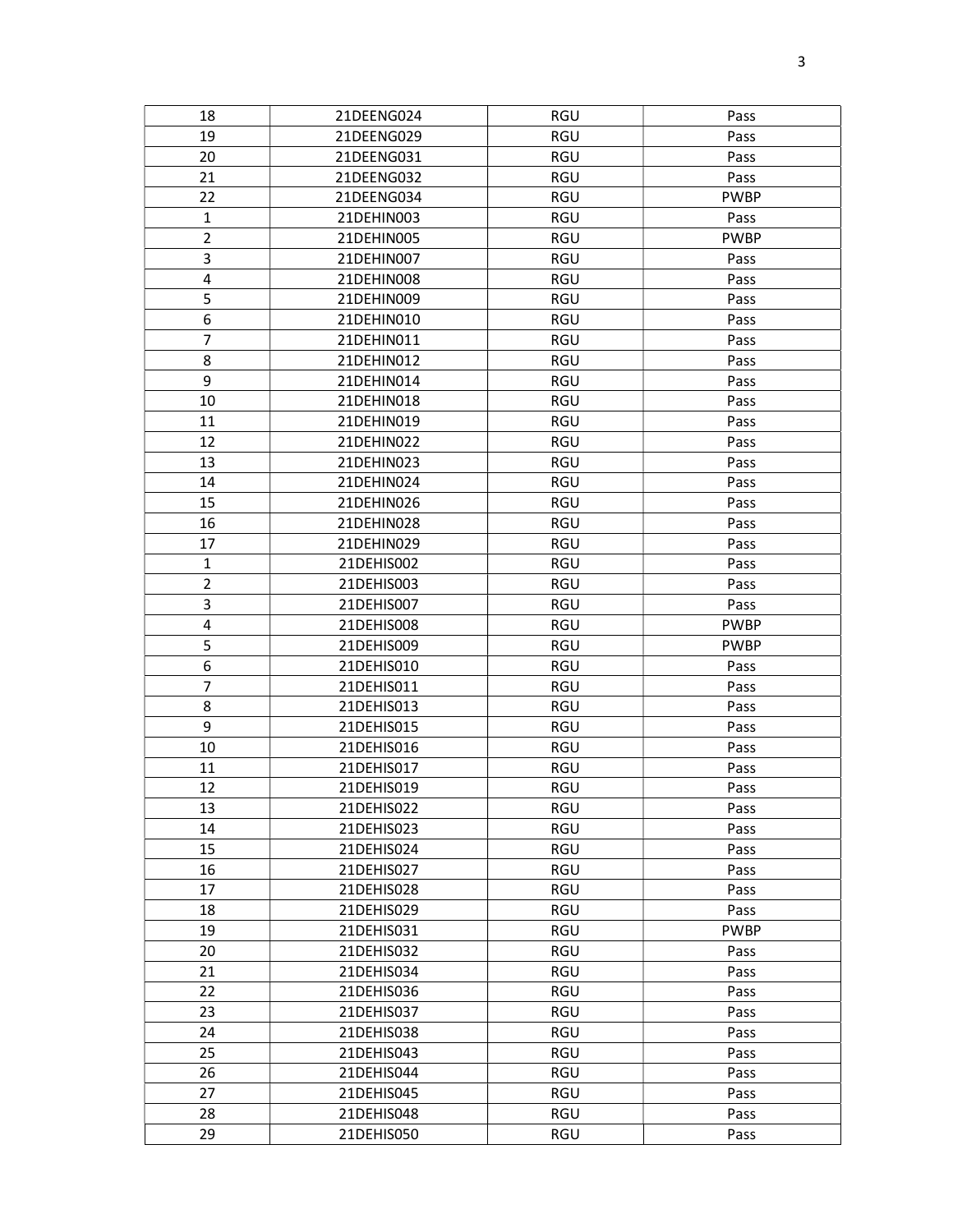| 30                      | 21DEHIS052 | RGU        | Pass        |  |
|-------------------------|------------|------------|-------------|--|
| 31                      | 21DEHIS053 | <b>RGU</b> | Pass        |  |
| 32                      | 21DEHIS054 | RGU        | Pass        |  |
| 33                      | 21DEHIS056 | RGU        | Pass        |  |
| 34                      | 21DEHIS057 | RGU        | <b>PWBP</b> |  |
| 35                      | 21DEHIS058 | RGU        | Pass        |  |
| 36                      | 21DEHIS062 | RGU        | Pass        |  |
| $\mathbf 1$             | 21DEPOL002 | RGU        | Pass        |  |
| $\overline{2}$          | 21DEPOL005 | RGU        | Pass        |  |
| 3                       | 21DEPOL006 | RGU        | Pass        |  |
| 4                       | 21DEPOL007 | RGU        | Pass        |  |
| 5                       | 21DEPOL008 | RGU        | Pass        |  |
| 6                       | 21DEPOL011 | <b>RGU</b> | Pass        |  |
| $\overline{7}$          | 21DEPOL012 | RGU        | Pass        |  |
| 8                       | 21DEPOL016 | RGU        | Pass        |  |
| 9                       | 21DEPOL017 | <b>RGU</b> | Pass        |  |
| 10                      | 21DEPOL018 | RGU        | Pass        |  |
| 11                      | 21DEPOL019 | RGU        | Pass        |  |
| 12                      | 21DEPOL021 | RGU        | Pass        |  |
| 13                      | 21DEPOL022 | RGU        | Pass        |  |
| 14                      | 21DEPOL023 | RGU        | Pass        |  |
| 15                      | 21DEPOL024 | RGU        | Pass        |  |
| 16                      | 21DEPOL026 | <b>RGU</b> | Pass        |  |
| 17                      | 21DEPOL027 | <b>RGU</b> | Pass        |  |
| 18                      | 21DEPOL028 | <b>RGU</b> | Pass        |  |
| 19                      | 21DEPOL029 | RGU        | Pass        |  |
| 20                      | 21DEPOL033 | <b>RGU</b> | Pass        |  |
| 21                      | 21DEPOL034 | RGU        | Pass        |  |
| 22                      | 21DEPOL036 | RGU        | Pass        |  |
| 23                      | 21DEPOL037 | RGU        | Pass        |  |
| 24                      | 21DEPOL039 | RGU        | Pass        |  |
| 25                      | 21DEPOL040 | RGU        | Pass        |  |
| 26                      | 21DEPOL041 | RGU        | Pass        |  |
| 27                      | 21DEPOL052 | RGU        | Pass        |  |
| 28                      | 21DEPOL053 | RGU        | Pass        |  |
| 29                      | 21DEPOL055 | RGU        | Pass        |  |
| 30                      | 21DEPOL056 | RGU        | Pass        |  |
| 31                      | 21DEPOL057 | <b>RGU</b> | Pass        |  |
| 32                      | 21DEPOL058 | RGU        | Pass        |  |
| 33                      | 21DEPOL059 | RGU        | Pass        |  |
| 34                      | 21DEPOL060 | <b>RGU</b> | Pass        |  |
| 35                      | 21DEPOL063 | RGU        | Pass        |  |
| 36                      | 21DEPOL064 | RGU        | Pass        |  |
| 37                      | 21DEPOL065 | RGU        | Pass        |  |
| 38                      | 21DEPOL066 | RGU        | Pass        |  |
| 39                      | 21DEPOL067 | <b>RGU</b> | Pass        |  |
| 40                      | 21DEPOL068 | RGU        | <b>PWBP</b> |  |
| $\mathbf{1}$            | 21DESOC002 | <b>RGU</b> | Pass        |  |
| $\overline{2}$          | 21DESOC003 | <b>RGU</b> | Pass        |  |
| 3                       | 21DESOC004 | RGU        | Pass        |  |
| $\overline{\mathbf{4}}$ | 21DESOC005 | RGU        | Pass        |  |